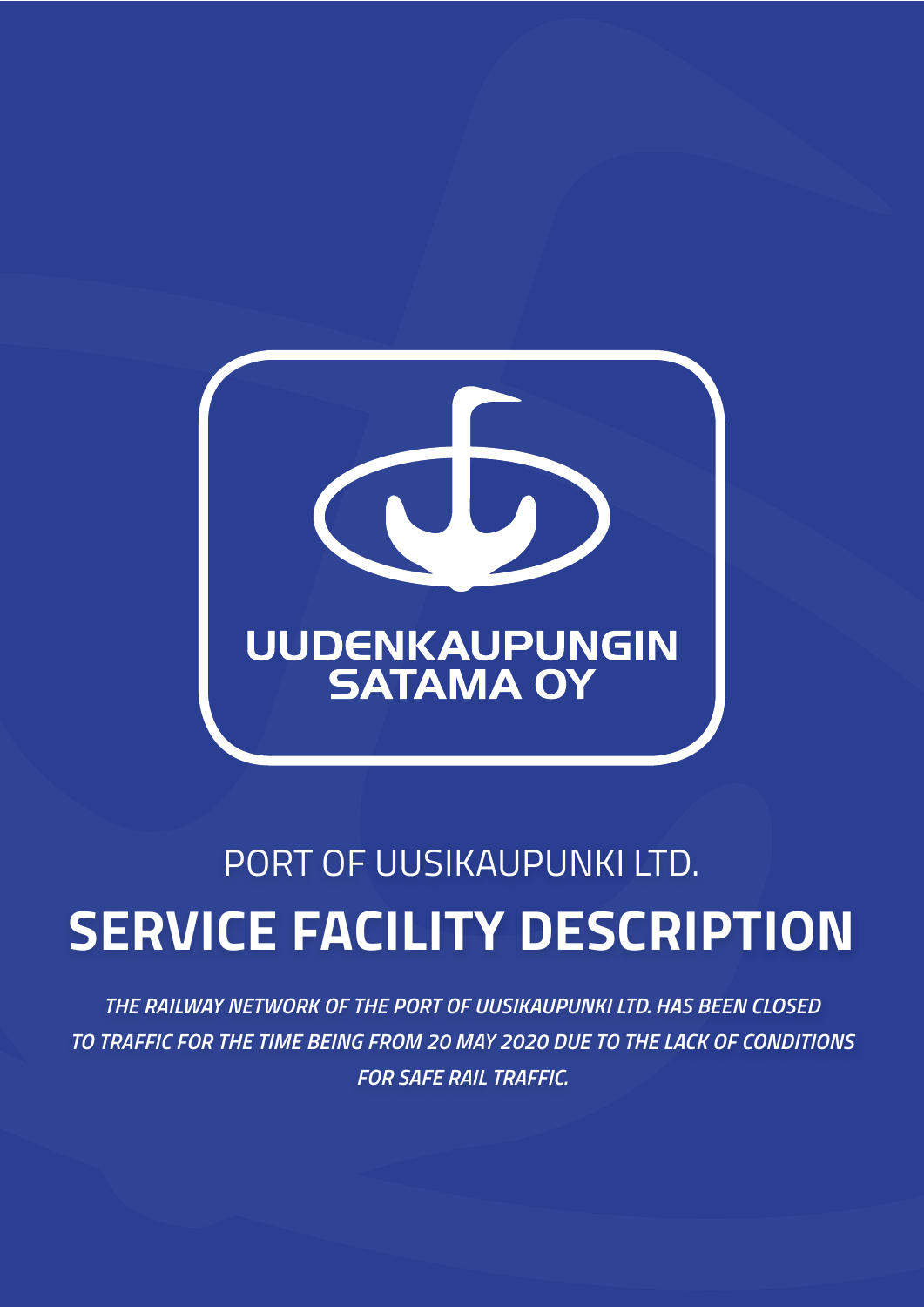# **TABLE OF CONTENTS**

| $\mathbf{1}$ .<br>1.1. | General information of the service facility<br>Introduction               | 3<br>3 |
|------------------------|---------------------------------------------------------------------------|--------|
| 1.2.                   | Operator of the service facility                                          | 3      |
| 1.3.                   | Period of validity and update process                                     | 3      |
|                        |                                                                           |        |
| 2.                     | <b>Services</b>                                                           | 3      |
| 2.1.                   | Name of the service                                                       | 3      |
| 2.2.                   | Planned changes to services                                               | 3      |
| 2.3.                   | Fees                                                                      | 3      |
|                        |                                                                           |        |
| 3.                     | <b>Service facility description</b>                                       | 4      |
| 3.1.                   | List of structures                                                        | 4      |
| 3.2.                   | Structure name and details                                                | 4      |
|                        |                                                                           |        |
| 4.                     | <b>Terms of use</b>                                                       | 4      |
| 4.1.                   | Technical specifications                                                  | 4      |
| 4.2.                   | Own production of services related to railway traffic                     | 4      |
| 4.3.                   | IT-systems and their terms of use                                         | 4      |
| 4.4.                   | Maintenance                                                               | 4      |
|                        |                                                                           |        |
| 5.                     | Granting the right of access to the capacity                              | 5      |
| 5.1.                   | Applications related to services or the right of access                   | 5      |
| 5.2.                   | Responding to applications                                                | 5      |
| 5.3.                   | Information on the available capacity and temporary capacity restrictions | 5      |
| 6.                     | Procedures for appeal and the resolution of disputes                      | 5      |

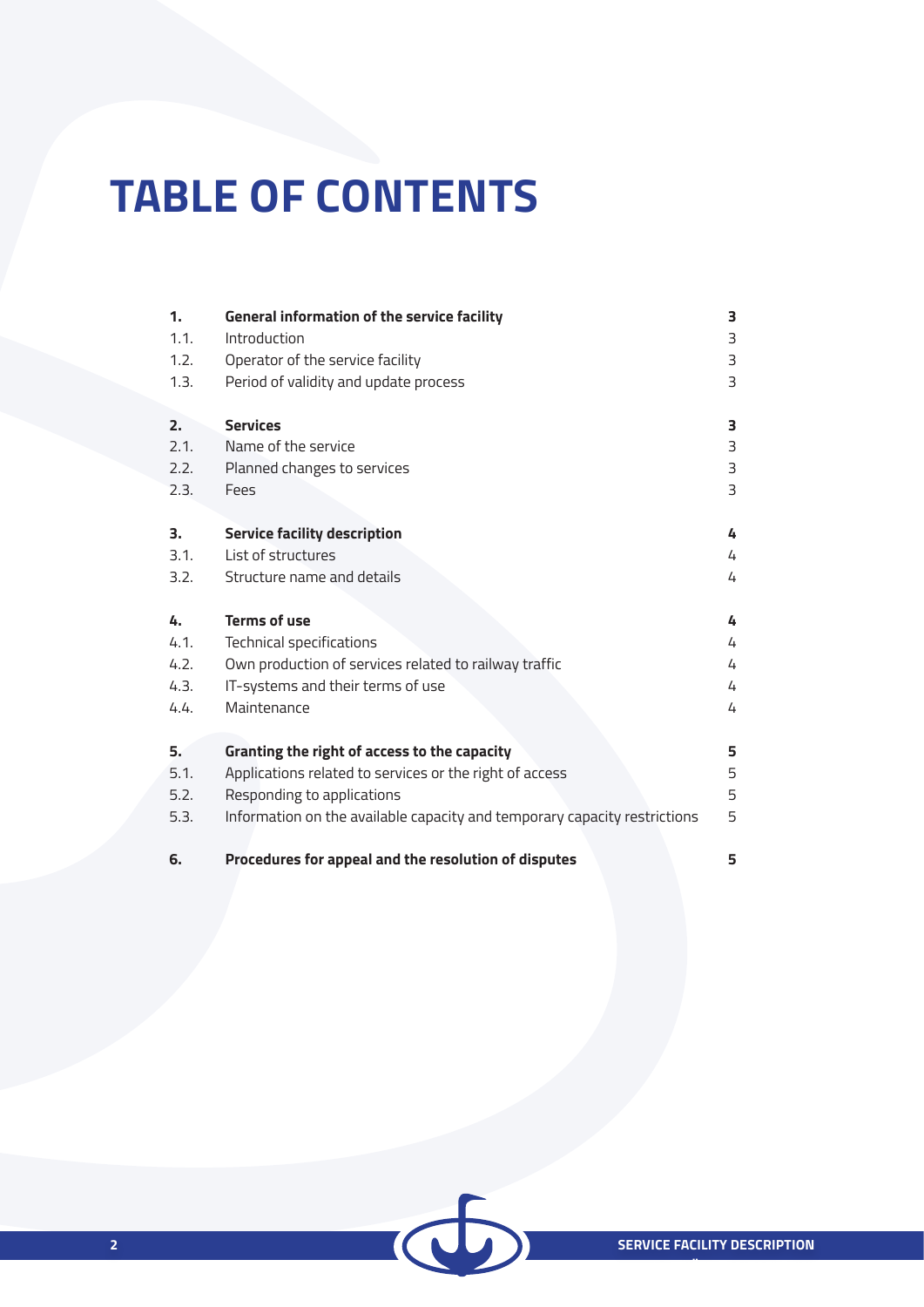# **1. General information of the service facility**

#### **1.1. Introduction**

The Port of Uusikaupunki Ltd. has produced this service facility document in accordance with the requirements of the Commission Implementing Regulation (EU) 2017/2177.

The Port of Uusikaupunki Ltd. is a storage siding referred to in point 1(d) of Annex II to Directive 2012/34/EU. The Port of Uusikaupunki Ltd. is a port for foreign freight traffic in Southwest Finland.

This service facility document is published at the address http://www.ukiport.fi/permissions-and-instructions/rail-transport/

#### **1.2. Operator of the service facility**

Port of Uusikaupunki Ltd. Hepokarintie 2, FI-23500 Uusikaupunki, FINLAND +358504205193 satama@ukiport.fi

Open Mon–Fri, 8:00–16:00

There is no terminal in connection with the railway network. This means that Stevena Oy, the port operator of Port of Uusikaupunki Ltd., does not need to submit a separate application on the right of access to the services at the service facilities.

#### **1.3. Period of validity and update process**

This document was prepared as of April 29, 2022. Service facility description is valid for the time being and will be updated if necessary.

## **2. Services**

#### **2.1 Name of the service**

The railway yard consists of a railway yard area with four tracks, which can be used to store rolling stock or materials in accordance with the agreement, as well as one 308 m siding to the port area.

#### **2.2 Planned changes to services**

There are no planned changes to the port's services.

#### **2.3 Fees**

Storage of the rolling stock and materials in the railway yard area is forbidden. The matter and the related pricing can be negotiated on a case-by-case basis.

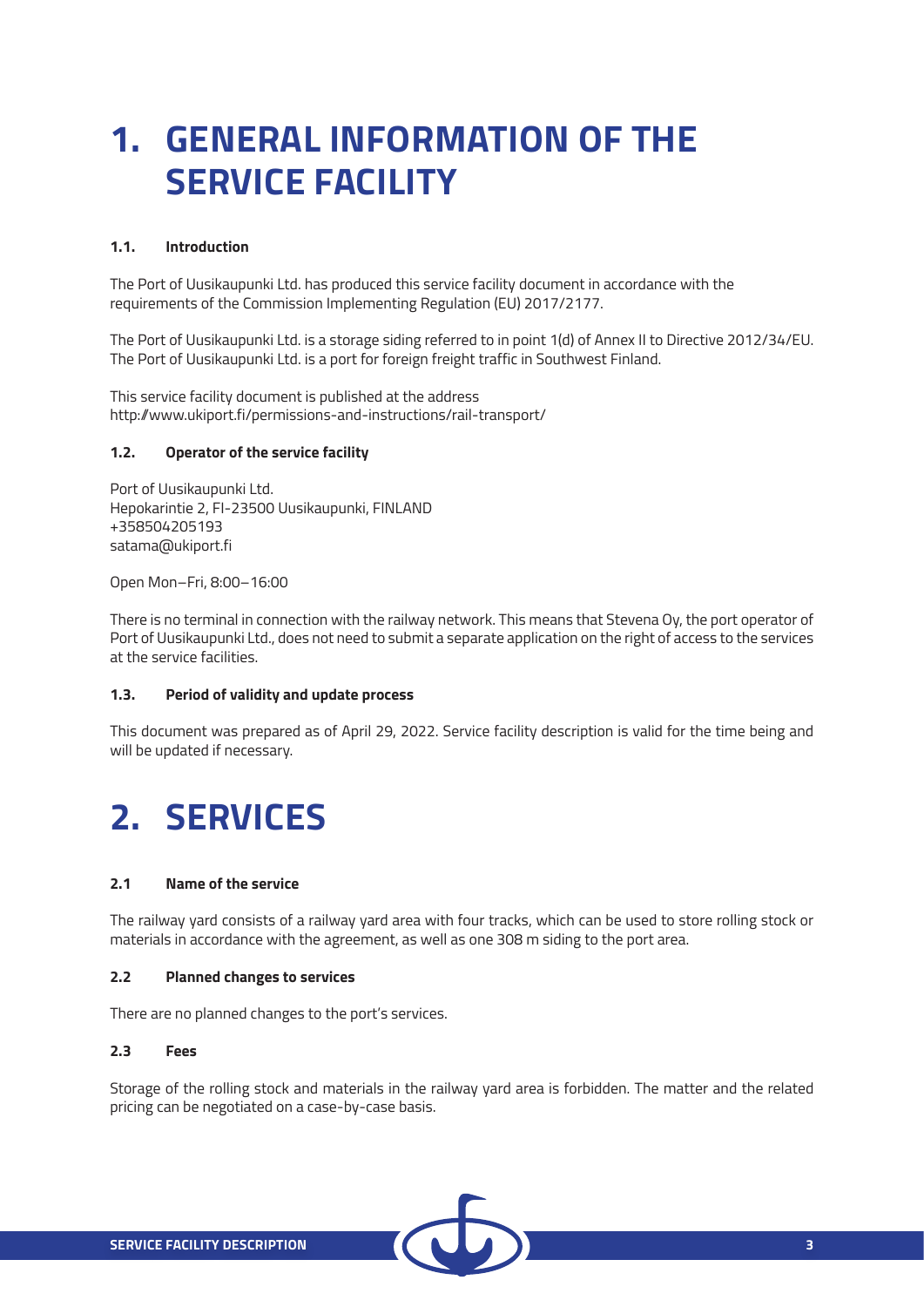# **3. Service facility description**

#### **The railway network of the Port of Uusikaupunki Ltd. has been closed to traffic for the time being.**

The Port of Uusikaupunki Ltd. offers the railway yard area as a service; as per agreement, it can be used to store rolling stock or materials after the rehabilitation of the track.

#### **3.1. List of structures**

This service facility only consists of one section.

The railway network of the Port of Uusikaupunki Ltd. has been closed to traffic for the time being from 20 May 2020 due to the lack of conditions for safe rail traffic.

#### **3.2. Structure name and details**

The service facility is located at Kalasatamantie 2, FI-23500 Uusikaupunki, Finland, and it is open 24/7. A separate agreement on the use of the service facility shall be made with the Port of Uusikaupunki Ltd.

The railway yard consists of a railway yard area with four tracks

001 / K43 total length 249 m 002 / K43 total length 265 m 003 / K43 total length 278 m 004 / K43 total length 277 m

There is a connection to the railway network of the Finnish Transport Infrastructure Agency from the railway yard.

## **4. Terms of use**

#### **4.1. Technical specifications**

Railway network axle load 225 kN Maximum permitted speed 20 km/h No electrification

#### **4.2. Own production of services related to railway traffic**

No possibility of producing own services

#### **4.3. IT-systems and their terms of use**

None

#### **4.4. Maintenance**

For the time being, no capacity will be granted to the railway yard due to the lack of conditions for safe rail traffic.